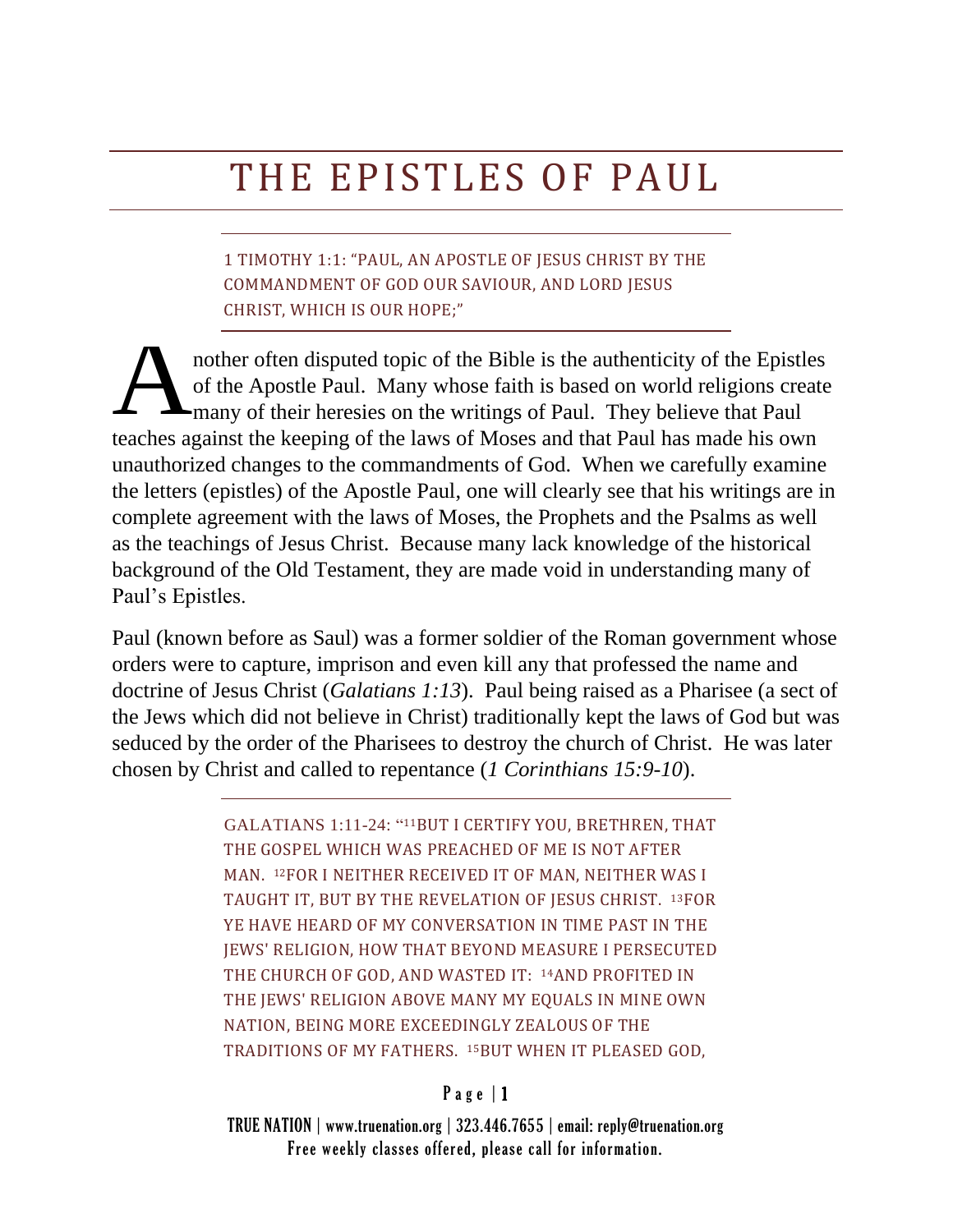WHO SEPARATED ME FROM MY MOTHER'S WOMB, AND CALLED ME BY HIS GRACE, 16TO REVEAL HIS SON IN ME, THAT I MIGHT PREACH HIM AMONG THE HEATHEN; IMMEDIATELY I CONFERRED NOT WITH FLESH AND BLOOD: 17NEITHER WENT I UP TO JERUSALEM TO THEM WHICH WERE APOSTLES BEFORE ME; BUT I WENT INTO ARABIA, AND RETURNED AGAIN UNTO DAMASCUS. 18THEN AFTER THREE YEARS I WENT UP TO JERUSALEM TO SEE PETER, AND ABODE WITH HIM FIFTEEN DAYS. 19BUT OTHER OF THE APOSTLES SAW I NONE, SAVE JAMES THE LORD'S BROTHER. 20NOW THE THINGS WHICH I WRITE UNTO YOU, BEHOLD, BEFORE GOD, I LIE NOT. 21AFTERWARDS I CAME INTO THE REGIONS OF SYRIA AND CILICIA; 22AND WAS UNKNOWN BY FACE UNTO THE CHURCHES OF JUDAEA WHICH WERE IN CHRIST: <sup>23</sup>BUT THEY HAD HEARD ONLY, THAT HE WHICH PERSECUTED US IN TIMES PAST NOW PREACHETH THE FAITH WHICH ONCE HE DESTROYED. 24AND THEY GLORIFIED GOD IN ME."

The Holy Spirit came upon Paul very strong after his conversion in so much that he was numbered as one of the chief apostles. Peter, the elder of the Church, speaks well of Paul. Peter admiringly describes Paul's zeal for truth, but also warns us of the high level of spirit and wisdom that was bestowed upon Paul that is displayed in his writings which many find difficult to understand.

> 2 PETER 3:15-16: "AND ACCOUNT THAT THE LONGSUFFERING OF OUR LORD IS SALVATION; EVEN AS OUR BELOVED BROTHER PAUL ALSO ACCORDING TO THE WISDOM GIVEN UNTO HIM HATH WRITTEN UNTO YOU; AS ALSO IN ALL HIS EPISTLES, SPEAKING IN THEM OF THESE THINGS; IN WHICH ARE SOME THINGS HARD TO BE UNDERSTOOD, WHICH THEY THAT ARE UNLEARNED AND UNSTABLE WREST, AS THEY DO ALSO THE OTHER SCRIPTURES, UNTO THEIR OWN DESTRUCTION."

Those that wrestle with the writings of Paul often believe:

- The Laws are done away with
- Women are permitted to teach over the congregation
- We no longer have to keep the Holy days

## P a g e | 2

TRUE NATION | www.truenation.org | 323.446.7655 | email: reply@truenation.org Free weekly classes offered, please call for information.